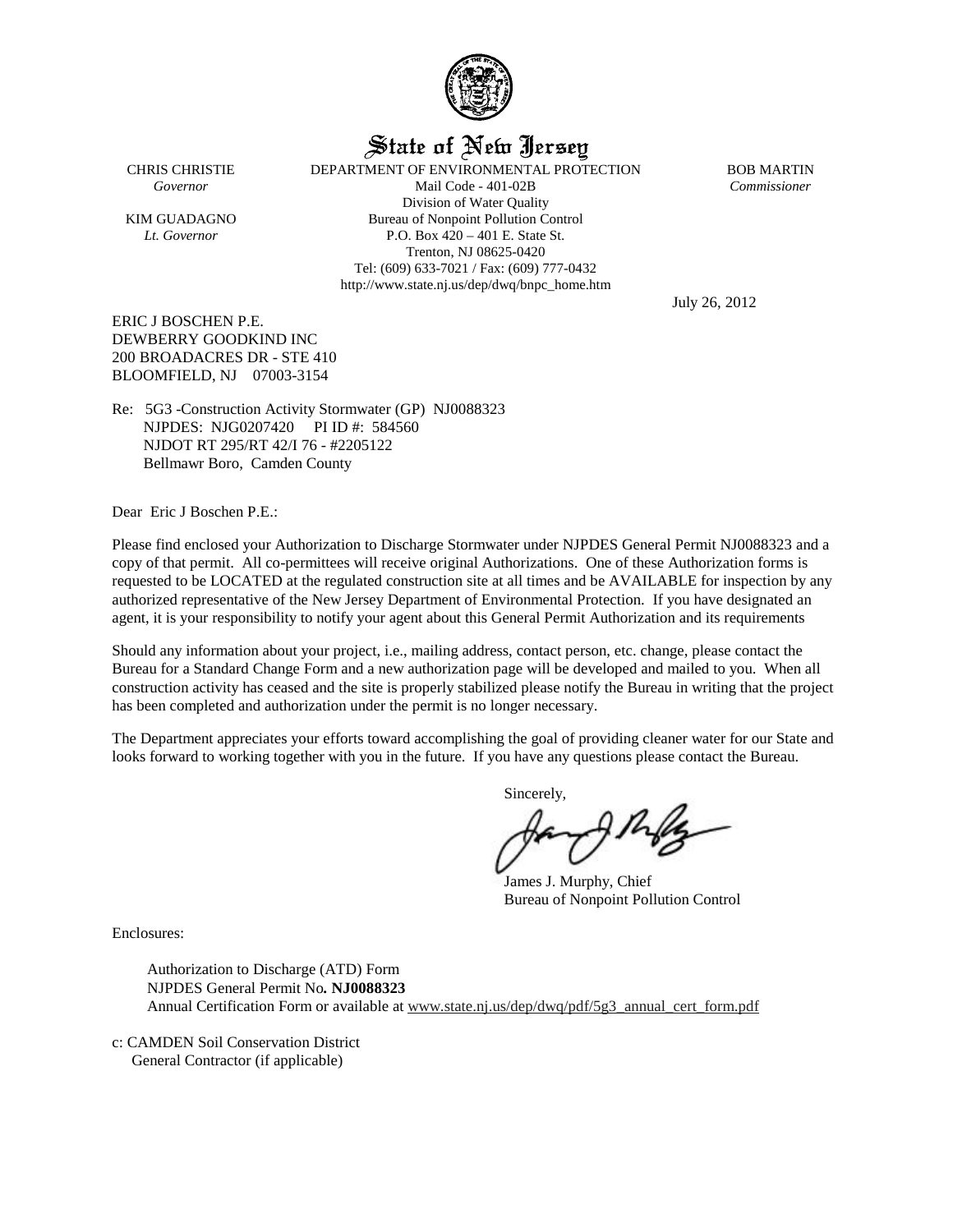

**Mail Code - 401-02B Bureau of Nonpoint Pollution Control Division of Water Quality PO Box 420 – 401 E State St Trenton, NJ 08625-0420 Phone: (609) 633-7021 Fax: (609) 777-0432**

## AUTHORIZATION TO DISCHARGE 5G3 -Construction Activity Stormwater (GP)

**Facility Name:**  NJDOT RT 295/RT 42/I 76 - #2205122 **PI ID #:** 584560

**Facility Address:** NJPDES #: NJG0207420

RT 295/ RT 42/ I 76 BELLMAWR, NJ 08031

**Type of Activity:** Stormwater Discharge General Permit Authorization New **Owner:**  NJDOT PO BOX 600 - 1035 PARKWAY AVE

TRENTON, NJ 08625-0600

**Operating Entity:** DEWBERRY GOODKIND INC 200 BROADACRES DR - STE 410 BLOOMFIELD, NJ 07003-3154

07/26/2012 07/26/2012

**Issuance Date: Effective Date of Authorization:**

Your Request for Authorization under NJPDES General Permit No. NJ0088323 has been approved by the New Jersey Department of Environmental Protection.

\_\_\_\_\_\_\_\_\_\_\_\_\_\_\_\_\_\_\_\_\_\_\_\_\_\_\_\_\_\_\_\_\_ **Date:** 07/26/2012

James J. Murphy, Chief Bureau of Nonpoint Pollution Control Division of Water Quality New Jersey Department of Environmental Protection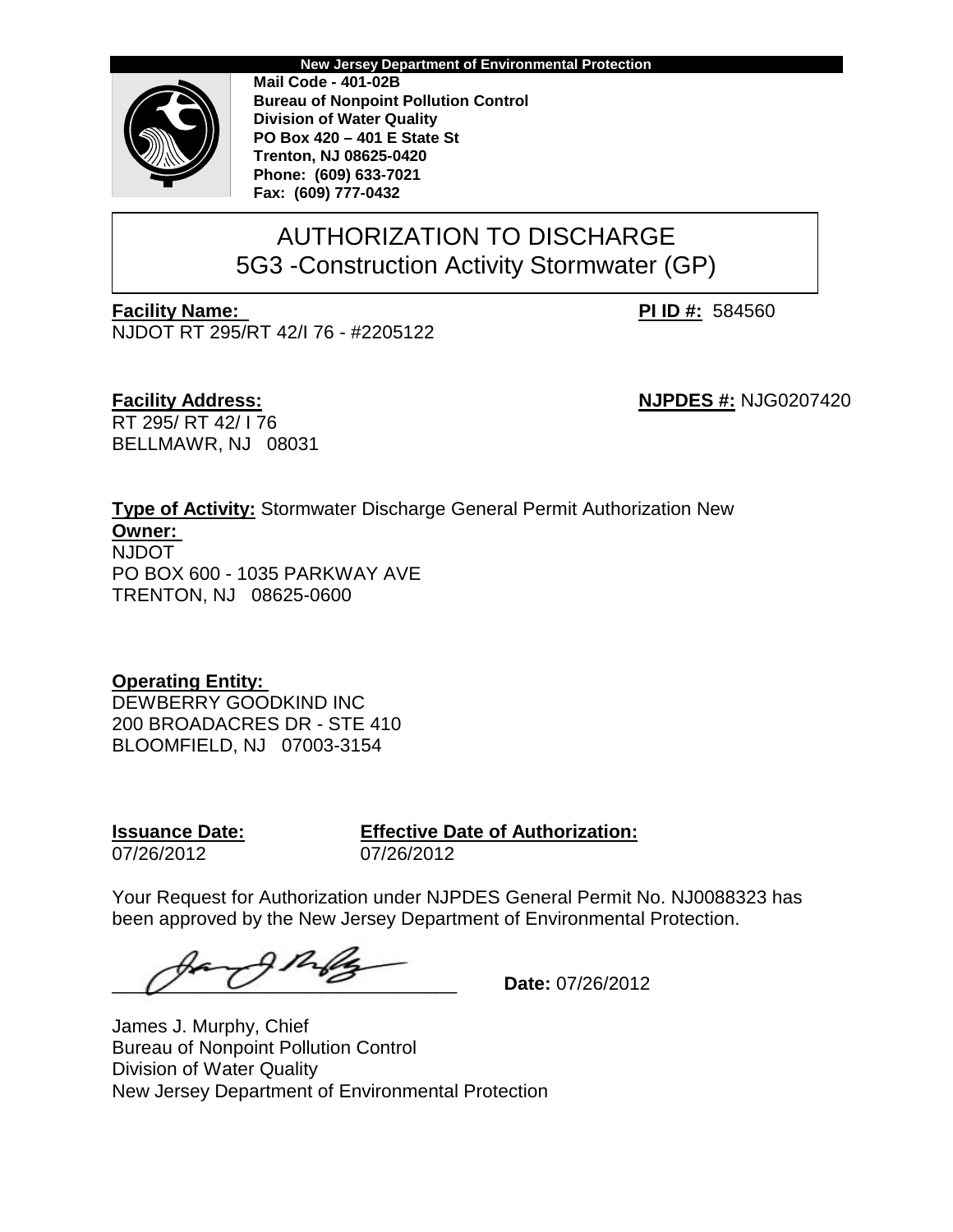# **PART I**

# **NARRATIVE REQUIREMENTS**

## **Construction Activity Stormwater (GP)**

## **A. Authorization Under This Permit**

#### **1. Permit Area**

a. This permit applies to all areas of the State of New Jersey.

#### **2. Eligibility**

- a. Except as provided in 2.b. below, this permit may authorize all new and existing stormwater discharges associated with industrial activity and small construction activities as defined in N.J.A.C. 7:14A-1.2, and that are from the following facilities:
	- i. Construction activities including clearing, grading and excavation activities. In regard to landfills such construction activities are limited to: - A landfill under construction which has not received any solid waste or hazardous waste as defined at N.J.A.C. 7:14A - 1.2; or - A landfill that has been closed in compliance with N.J.A.C. 7:26-2A.9 (the Solid Waste rules) or N.J.A.C. 7:26G (the Hazardous Waste rules), the appropriate certifications have been submitted in accordance with N.J.A.C. 7:26 or N.J.A.C. 7:26G, and the landfill is not disrupted. - A landfill other than those described above is deemed eligible when a written determination is made by the Department that the permit requirements are sufficient to control the construction activities.
- b. The following stormwater discharges are not authorized by this permit:
	- i. Stormwater discharges subject to any of the following effluent guideline limitations for stormwater: cement manufacturing, materials storage piles (40 CFR 411, Subpart C); concentrated animal feeding operations (40 CFR 412); fertilizer manufacturing (40 CFR 418); petroleum refining (40 CFR 419); phosphate manufacturing (40 CFR 422); steam electric, coal pile runoff (40 CFR 423); mineral mining and processing (40 CFR 436); ore mining and dressing (40 CFR 440); asphalt emulsion (40 CFR 443 Subpart A); and landfills (40 CFR 445).
	- ii. Stormwater discharges from facilities with "sanitary landfills" as defined in N.J.A.C. 7:26-1.4 or "hazardous waste landfills" subject to N.J.A.C. 7:26G, unless the landfill meets the requirements of A.2.a.i above.
	- iii. Stormwater discharges from construction, other that single family home construction, that are not regulated under the Soil Erosion and Sediment Control Act, N.J.S.A. 4:24-39 et seq., or that are not within the definition of "project" at N.J.S.A. 4:24-41g.
	- iv. Stormwater discharges that occur after the construction activities under 2.a.i, above, have been completed (see E.5 below). If the facility being constructed is in one or more of the categories identified in subparagraphs 1i through 1ix or subparagraph 1xi of the definition in N.J.A.C. 7:14A-1.2 of "stormwater discharge associated with industrial activity," then authorization for that stormwater discharge must be obtained under another NJPDES permit (such as NJPDES Permit No. NJ0088315, where applicable), even if authorization for the stormwater discharge from the construction activity has been obtained under this permit.)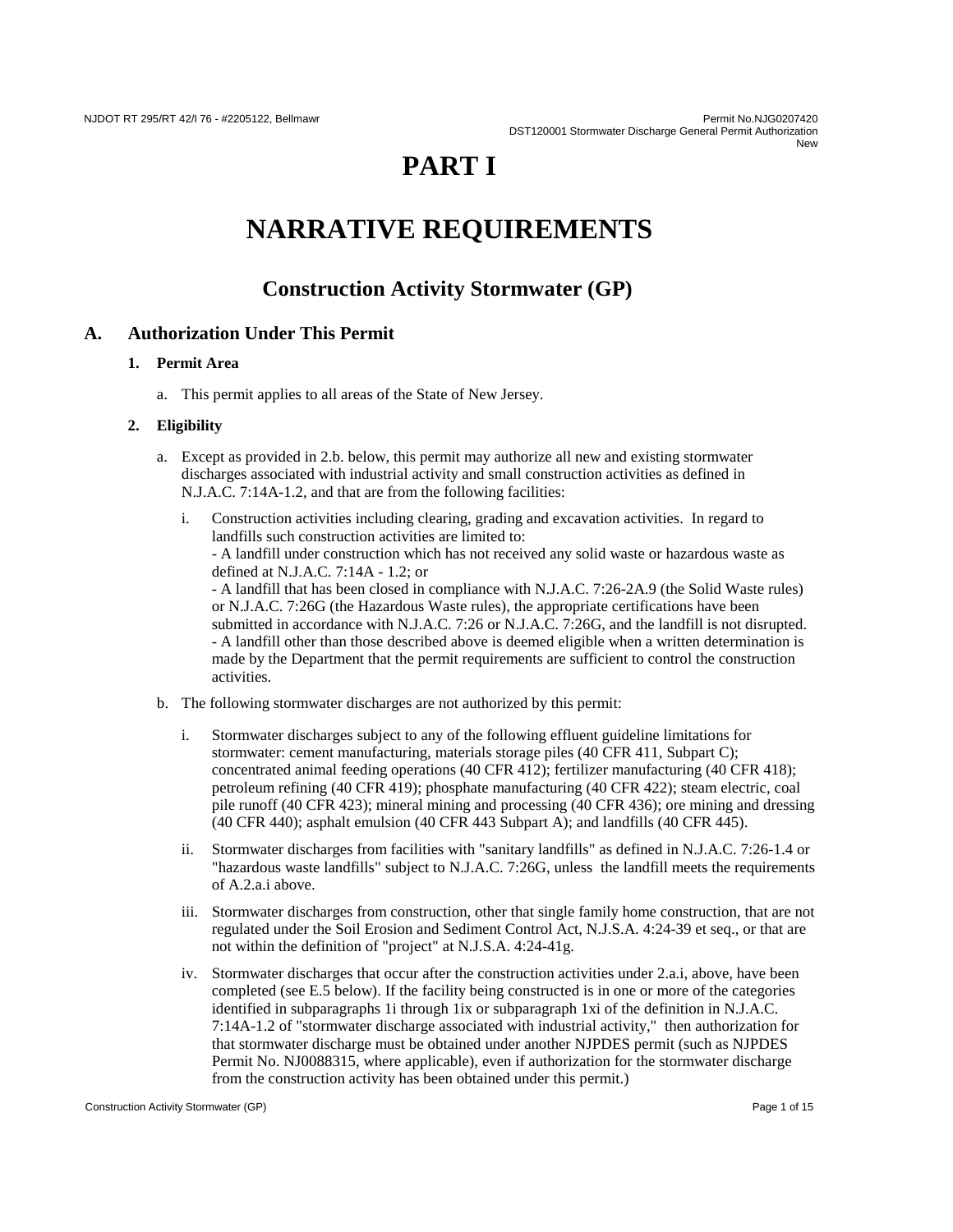- v. Stormwater discharges from projects or activities that conflict with an adopted Water Quality Management plan.
- vi. Stormwater discharges from "major Highlands development" within the boundries of the "Preservation Area" of the "Highlands Region," designated by the Highlands Water Protection and Planning Act (Highlands Act), N.J.S.A.13:20-1 et seq., that does not have a "Highlands Preservation Area Approval" Highlands Applicability Determination issued by the Department that the proposed activity is exempt from the Highlands Act. (See definitions at H.3. below.)
- **3. Other discharges are not authorized by this permit, even if such discharges are combined with stormwater discharges that are authorized by this permit.**

## **B. Requiring an Individual Permit or Other General Permit**

- **1. The Department may require any permittee authorized under this permit to apply for and obtain an individual DSW permit, or seek and obtain authorization under another general permit. Conversely, any permittee authorized under this permit may request to be excluded from authorization under this permit by applying to the Department for an individual DSW permit or for another general DSW permit. Revocation of existing permits under such circumstances is governed by N.J.A.C. 7:14A-6.13.**
- **2. If, after receiving authorization under this permit, a facility is required by the Department to obtain another NJPDES DSW permit that would also cover the authorized stormwater discharge, then authorization under this permit shall remain in effect only until either:**
	- a. The date such other permit becomes effective; or
	- b. The date the application for such other permit (or request for authorization under another general permit) is denied. If such a facility fails to submit an application or request for authorization by the date specified by the Department, then the general permit authorization remains in effect only until that date.

## **C. Authorization**

- **1. In order to obtain authorization under this permit (except for automatic renewal of authorization under 5.a below), a complete Request for Authorization (RFA) and the appropriate fee required under N.J.A.C. 7:14A-3.1(j) shall be submitted in accordance with the requirements of this permit.**
	- a. Authorization becomes effective when the Department certifies the RFA (and when, in addition, the Pinelands Commission has made any determination required under 2. below).

#### **2. For new stormwater discharges commencing in the Pinelands Area (as defined by N.J.S.A. 13:18A-11) after November 2, 1992, authorization under this permit becomes effective only if, pursuant to N.J.S.A. 13:18A-15, the Pinelands Commission has determined that:**

- a. The Pinelands Commission will not review the facility based upon the issuance of a certification of the facility's soil erosion and sediment control plan issued by the soil conservation district or the State Soil Conservation Committee, or the approval of the facility's soil erosion and sediment control requirements issued by the municipality (whichever is applicable);
- b. The Pinelands Commission has reviewed and approved the facility following, if applicable, issuance of a certification of the facility's soil erosion and sediment control plan issued by the soil conservation district or the State Soil Conservation Committee, or the approval of the facility's soil erosion and sediment control requirements issued by the municipality (whichever is applicable); or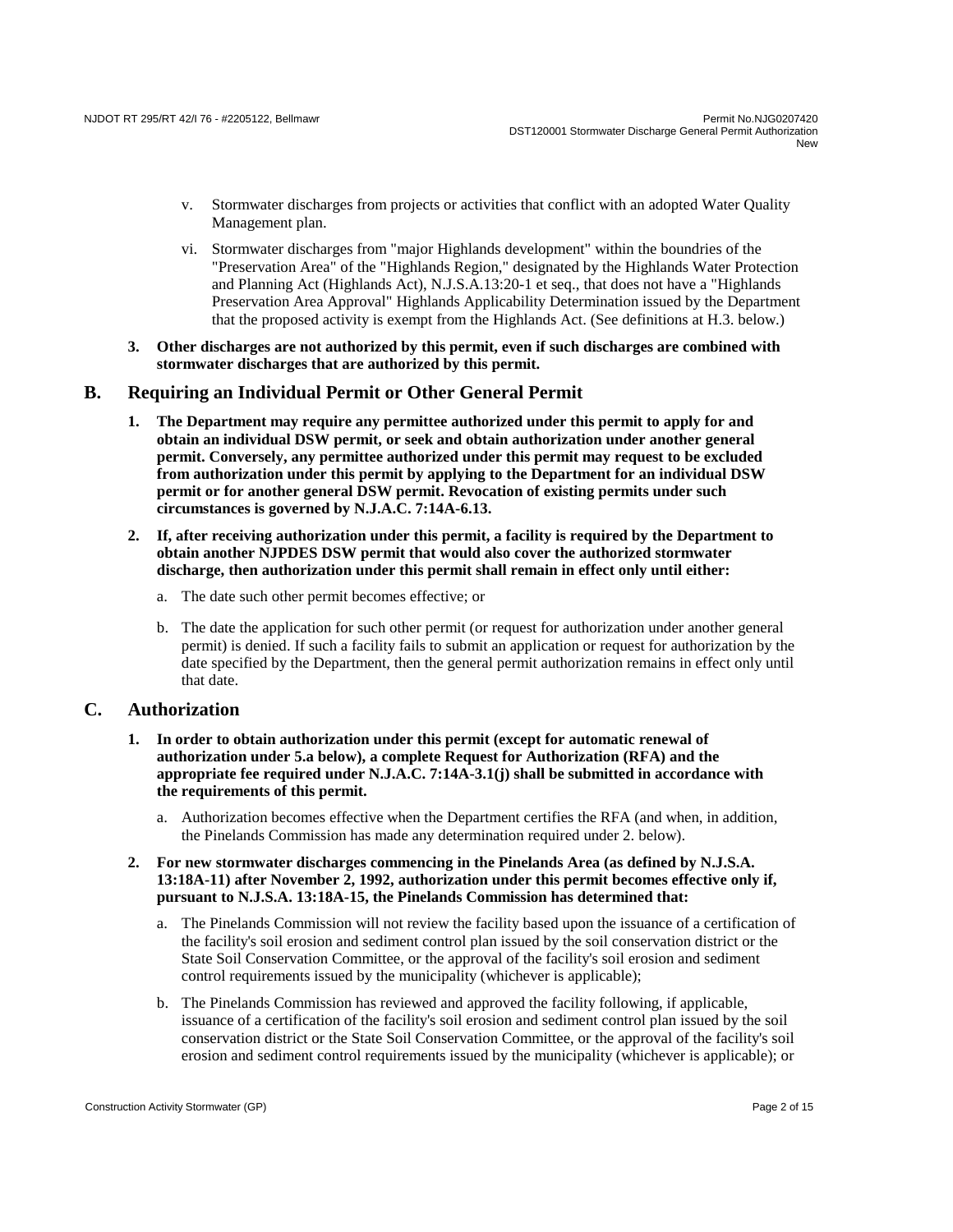c. The Pinelands Commission has, pursuant to N.J.A.C. 7:50-4.51 et seq., reviewed and approved the development application of the DOT.

#### **3. Authorizations under this general permit cease to be effective when any of the following occurs, whichever is earliest:**

- a. When the State Soil Conservation Committee rejects (pursuant to N.J.S.A. 4:24-6.1 and N.J.A.C. 2:90) a decision by the soil conservation district to certify the facility's soil erosion and sediment control plan;
- b. when the certification or municipal approval (under N.J.S.A. 4:28-48) of the facility's soil erosion and sediment control plan expires without being renewed or extended;
- c. for single family home construction not within the definition of "project" at N.J.S.A. 4:24-41g 42 months after authorization becomes effective unless the authorization is renewed or extended by the Soil Conservation District that certified the RFA, or upon the activation date of the E-Permitting system, the Department; or
- d. when the report of compliance is issued (see E.5.a. below), the final Certificate of Occupancy is received by the Soil Conservation District (see E.5.b. below), or the Department receives written Notification of Completion from the DOT (seeE.5.c. below), whichever is applicable.
- **4. For a stormwater discharge authorized under this permit, the permittee is exempt from the provision in N.J.A.C. 7:14A-6.2(a)2 which declares that the discharge of any pollutant not specifically regulated in the NJPDES permit or listed and quantified in the NJPDES application shall constitute a violation of the permit.**

#### **5. Automatic Renewal of Authorization**

- a. Authorization under this permit was automatically renewed when this permit was reissued, and will be automatically renewed if this permit is reissued in the future (so long as the discharge remains eligible). In either case, for any permittee who had or has authorization under this permit immediately prior to the effective date of the reissued permit, the most recently submitted RFA is also a timely and complete RFA under the reissued permit. (However, if the permittee is aware that any information in that most recently submitted RFA is no longer true, accurate, and complete, the permittee (except for DOT) shall provide the correct information to the soil conservation district, or upon the activation date of the E-Permitting system, the Department within 90 days after that effective date, if the permittee has not done so already.) The soil conservation district, or upon the activation date of the E-Permitting system, the Department shall provide a notice of renewed authorization to each such permittee (except for DOT).
- b. A permittee whose authorization was renewed under a. above may request to be excluded from the reissued general permit in accordance with N.J.A.C. 7:14A-6.13(g), and may also request a stay of the application to that permittee of any conditions of the reissued permit in accordance with N.J.A.C. 7:14A-17.6.

## **D. Request For Authorization Requirements**

#### **1. Deadline for Requesting Authorization for a New Discharge**

- a. A RFA for a new stormwater discharge must be submitted prior to the commencement of the land disturbance that may result in that discharge.
- **2. The Department may accept an RFA submitted after the foregoing deadlines; however, the discharger may still be held liable for any violations that occurred prior to the submission of the RFA.**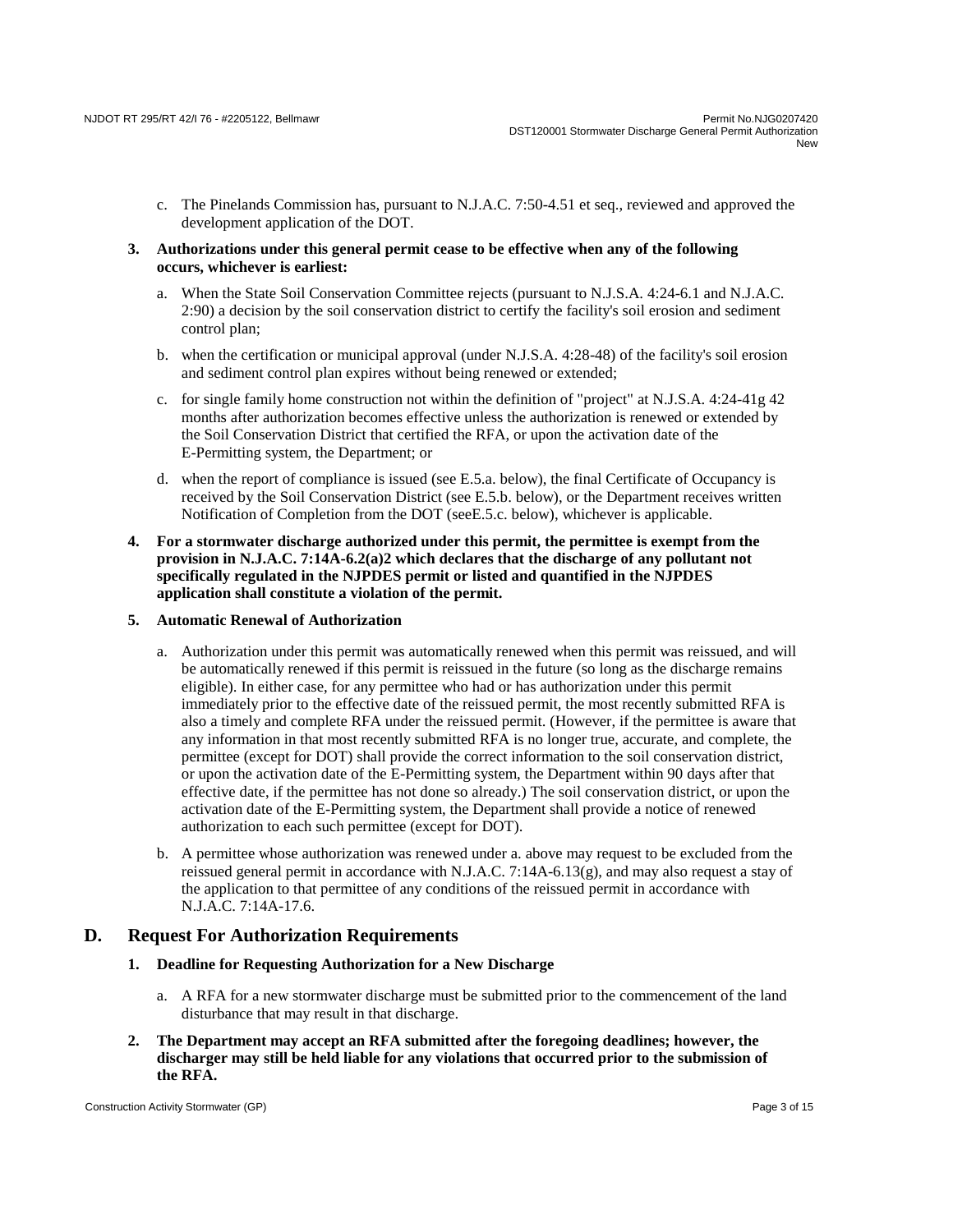#### **3. Persons Requesting Authorization**

a. A RFA shall be submitted by each person who is an operating entity for any part of the facility requiring a NJPDES permit for the stormwater discharge at the facility. When a facility is owned by one person but is currently operated by another person, the operating entity shall submit the RFA.

#### **4. Contents of the Request for Authorization**

- a. A completed RFA shall include all of the following information regarding the regulated facility, using the Department's E-Permitting system.
	- i. The legal name and address of all known current owners and operating entities. The RFA shall also identify which of these persons is submitting the RFA.
	- ii. The facility name and address.
	- iii. A brief description of the facility and its current and proposed uses.
	- iv. For stormwater discharges occurring in the Pinelands Area (as defined in N.J.S.A. 13:18A-11) prior to November 2, 1992, a Pinelands Commission "no call up" letter or public development approval.
	- v. A RFA for stormwater discharges occuring in the "Preservation Area" of the "Highlands Region," designated by the Highlands Act, shall not be considered complete unless accompanied by a "Highlands Preservation Area Approval" issued by the Department or a "Highlands Applicability Dtermination" that the proposed activity is exempt from the Highlands Act and consistent with a Water Quality Management Plan (WQMP), or exempt from the Highlands Act and not addressed by a WQMP.(See definitions at H.3. below.)
	- vi. The location of the project State plane coordinates
	- vii. Contact information for fees/billing contact
	- viii. The SCD certification code and 251 Identification code
	- ix. Identification numbers of existing NJPDES permits
	- x. Certification PIN

#### **5. Where to Submit**

- a. For projects that the New Jersey Department of Transportation (DOT) is constructing or proposes to construct, a completed, signed, and certified RFA shall be submitted by DOT to the Department at the address specified on the Department's RFA form, and the appropriate fee (except for authorization renewal under C.5.a.) shall be paid to the Department.
- b. For all other facilities, the RFA and associated payments to "Treasurer, State of New Jersey" shall be submitted to the Department
	- i. The Department may, upon the request of the applicant, accept a paper application submitted to the location specified on the forms provided by the Department, at its discretion. All other forms and applications will be rejected.
	- ii. Paper applications must be submitted 30 days prior to the commencement of land disturbance that may result in a discharge.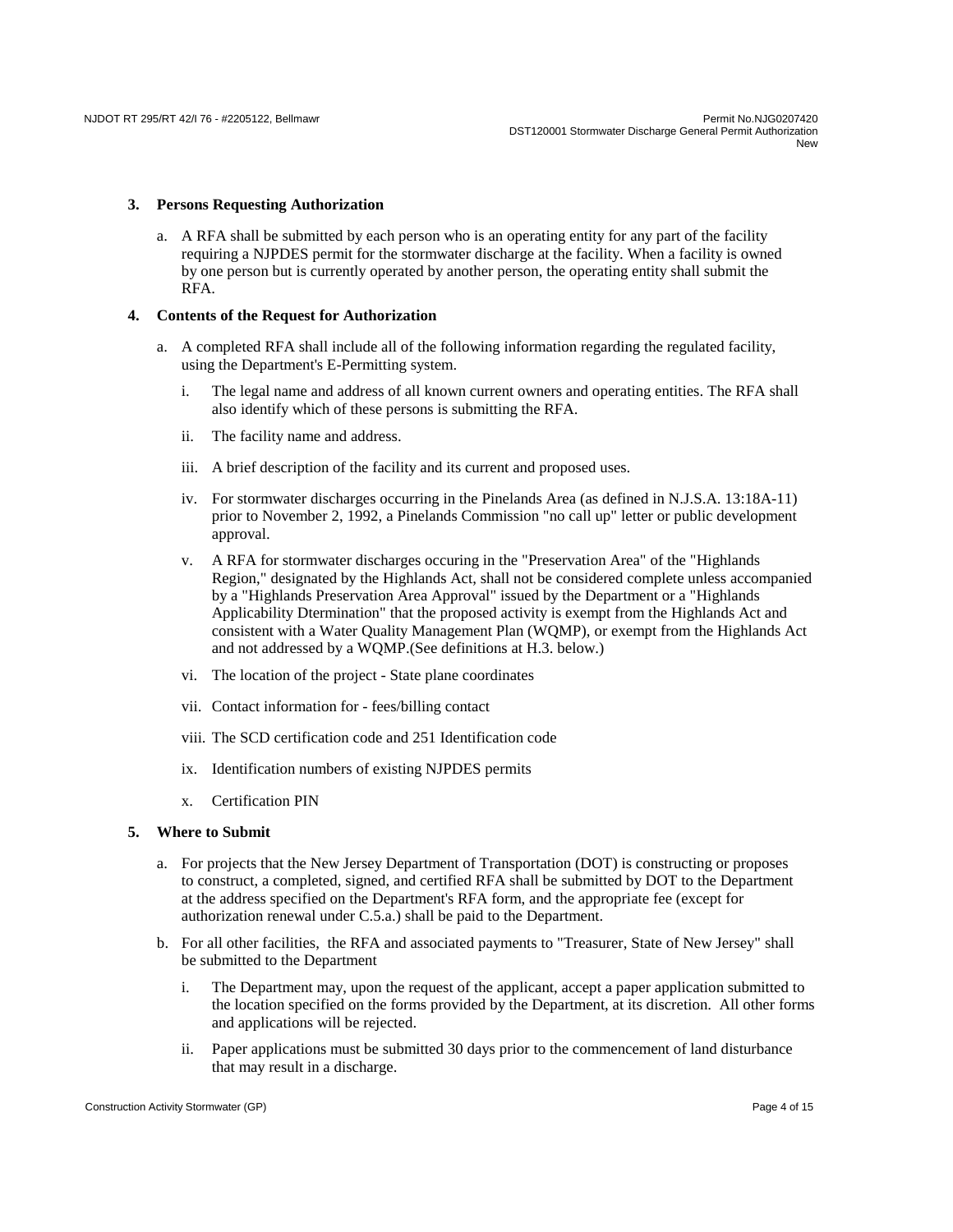#### **6. Certifying the Request for Authorization**

- a. For projects that the DOT is constructing or proposes to construct, the DOT shall certify the RFA if the requirements above have been satisfied, and if the DOT has certified the facility's plan for soil erosion and sediment control under N.J.S.A. 4:24-43.
- b. For other facilities the Department shall certify the RFA if the requirements above have been satisfied, and if:
	- i. The soil conservation district has certified the facility's plan for soil erosion and sediment control under N.J.S.A. 4:24-43;
	- ii. The State Soil Conservation Committee has certified the facility's plan for soil erosion and sediment control under N.J.S.A. 4:24-6.1 and N.J.S.A. 4:24-43;
	- iii. The facility has been approved under a municipal ordinance for soil erosion and sediment control pursuant to N.J.S.A. 4:24-48; or
	- iv. The facility is single family home construction that the Soil Conservation District determines in writing to be not within the definition of "project" at N.J.S.A. 4:24-41g.
- c. The Department shall grant or deny certification of the RFA within a period of thirty (30) days after the submission, to the Department, of a complete RFA. Failure of the Department to grant or deny certification within such time period shall constitute certification of the RFA.

#### **7. Additional Notification**

- a. Facilities that discharge stormwater associated with industrial activity through a large or medium municipal separate storm sewer system (systems serving a population of 100,000 or more) must also submit a copy of the RFA to the owner of and operating entity for that system.
- b. Persons requesting authorization shall also submit a copy of the RFA to each owner (if any) of the facility who did not submit the RFA.

### **E. Effluent Limitations, Inspection and Reporting Requirements**

- **1. Stormwater Pollution Prevention Plan (SPPP). Construction activity that may result in a stormwater discharge authorized by this permit shall be executed only in accordance with a SPPP that consists of the erosion and sediment control component described under a. below, and (where applicable) the construction site waste control component set forth in Attachment B. A copy of this SPPP shall be retained by the permittee for a period of at least five years after the completion of construction. This period may be extended by written request of the Department at any time (see N.J.A.C. 7:14A-6.6):**
	- a. Erosion and sediment control Land disturbances that may result in a stormwater discharge authorized by this permit shall be executed only in accordance with whichever of the following is applicable:
		- i. A soil erosion and sediment control plan certified pursuant to N.J.S.A. 4:24-43;
		- ii. Requirements for soil erosion and sediment control established in or pursuant to a municipal ordinance in accordance with N.J.S.A. 4:24-48; or
		- iii. For single family home construction not within the definition of "project" at N.J.S.A. 4:24-41g, the minimum soil erosion and sediment control requirements established in Attachment C below.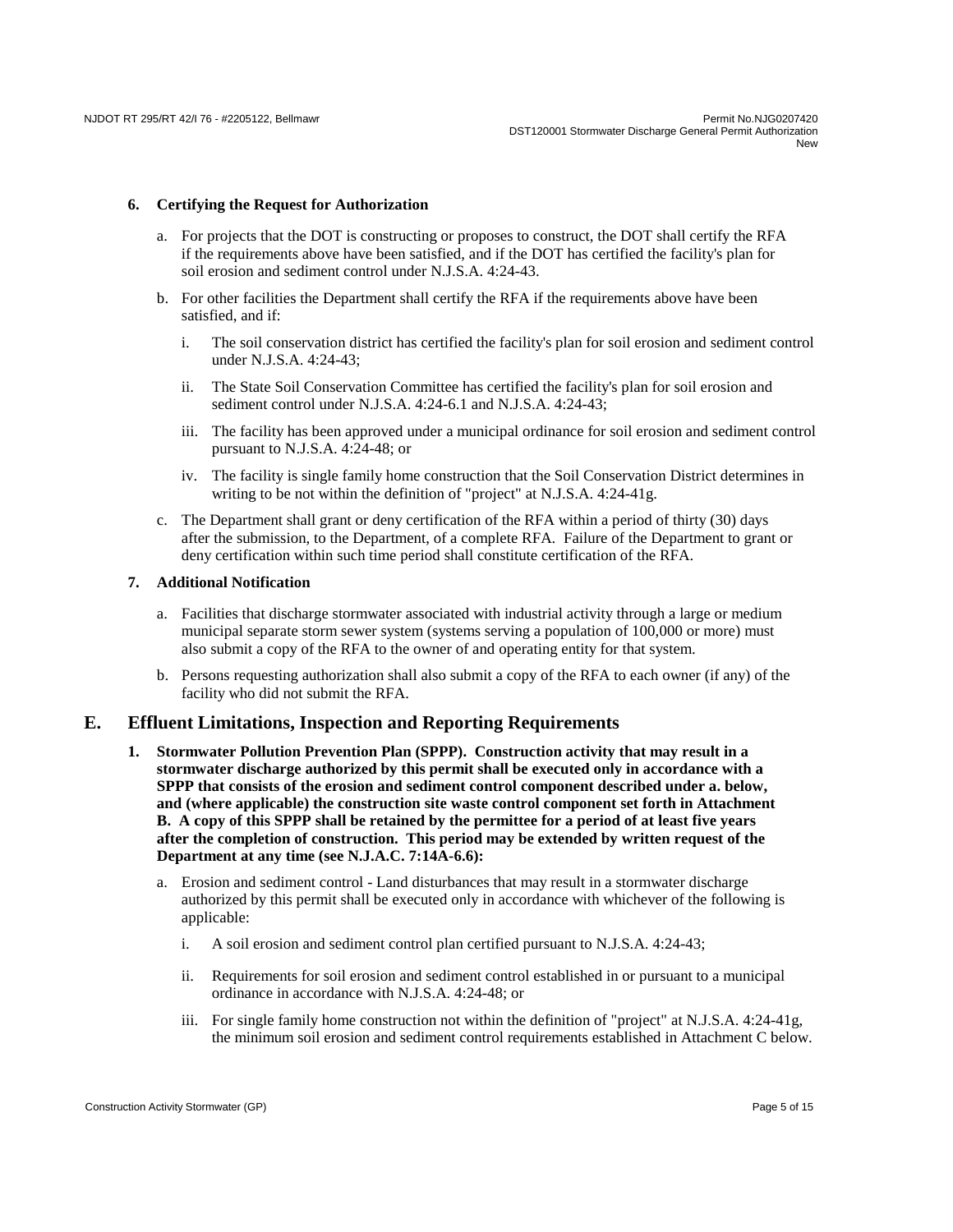- b. At a minimum all soil erosion and sediment control plans shall be prepared in accordance with the guidance in the most recent version of "Standards for Soil Erosion and Sediment Control in New Jersey" and contain all of the information required in Appendix A2 of that document.
- c. For purposes of this permit, the above mentioned soil erosion and sediment control plan or requirements constitute the erosion and sediment control component of the facility's SPPP (except for any provisions that are not relevant to the stormwater discharge authorized by this permit).
- d. Construction Site Waste Control The construction site waste control component of the SPPP consists of the requirements set forth in Attachment B. These requirements became operative on March 3, 2004 and apply only to construction activities that commence on or after March 3, 2004. Public projects that have gone out for bid or have been awarded a contract prior to March 3, 2004 are exempt from implementing the new requirements for construction site waste management. Construction activities that commenced prior to March 3, 2004 but did not obtain certification (or approval from exempt municipality) required under the Soil Erosion and Sediment Control Act are not exempt from the requirements in this section. Any other new construction activity for which an RFA is submitted on or after March 3, 2004 or which receive automatic renewal of authorization under this permit after March 3, 2004 also shall comply with these requirements.
- **2. Land disturbances that may result in a stormwater discharge authorized by this permit shall not commence until authorization is effective under C., above.**
	- a. A copy of the authorization shall be posted onsite at all times until a notice of completion has been issued.

#### **3. Routine Inspections**

- a. The permittee shall conduct and document weekly inspections of the areas of industrial activity or small construction activity to identify areas contributing to the stormwater discharge authorized by this permit and evaluate whether the stormwater pollution prevention plan (SPPP) identified under E.1, above, is being properly implemented and maintained, or whether additional measures are needed to implement the SPPP.
	- i. In the event that the industrial activities or small construction activities onsite are ceased or are anticipated to cease for a period of six (6) months or greater the permittee may seek a suspension of the routine inspection requirement of the permit or reduction in frequency to monthly with the written approval of the Soil Conservation District office overseeing the project on a form provided by the Department.

#### **4. Reports of Noncompliance**

a. All instances of noncompliance not reported under N.J.A.C. 7:14A-6.10 shall be reported to the Department annually by the permittee.

#### **5. Notification Of Completion**

- a. The Soil Conservation District will provide the Department notification that a copy of the report of compliance was issued under N.J.A.C. 2:90-1 for completed construction activities, except single family home construction under b. below.
- b. The builder of a single family home that is authorized under this permit, but not within the definition of "project" at N.J.S.A. 4:24-41g, shall send a copy of the final certification of occupancy to the Soil Conservation District. The Soil Conservation District will provide a copy of the final certificate of occupancy to the Department, which will serve as notification of completion.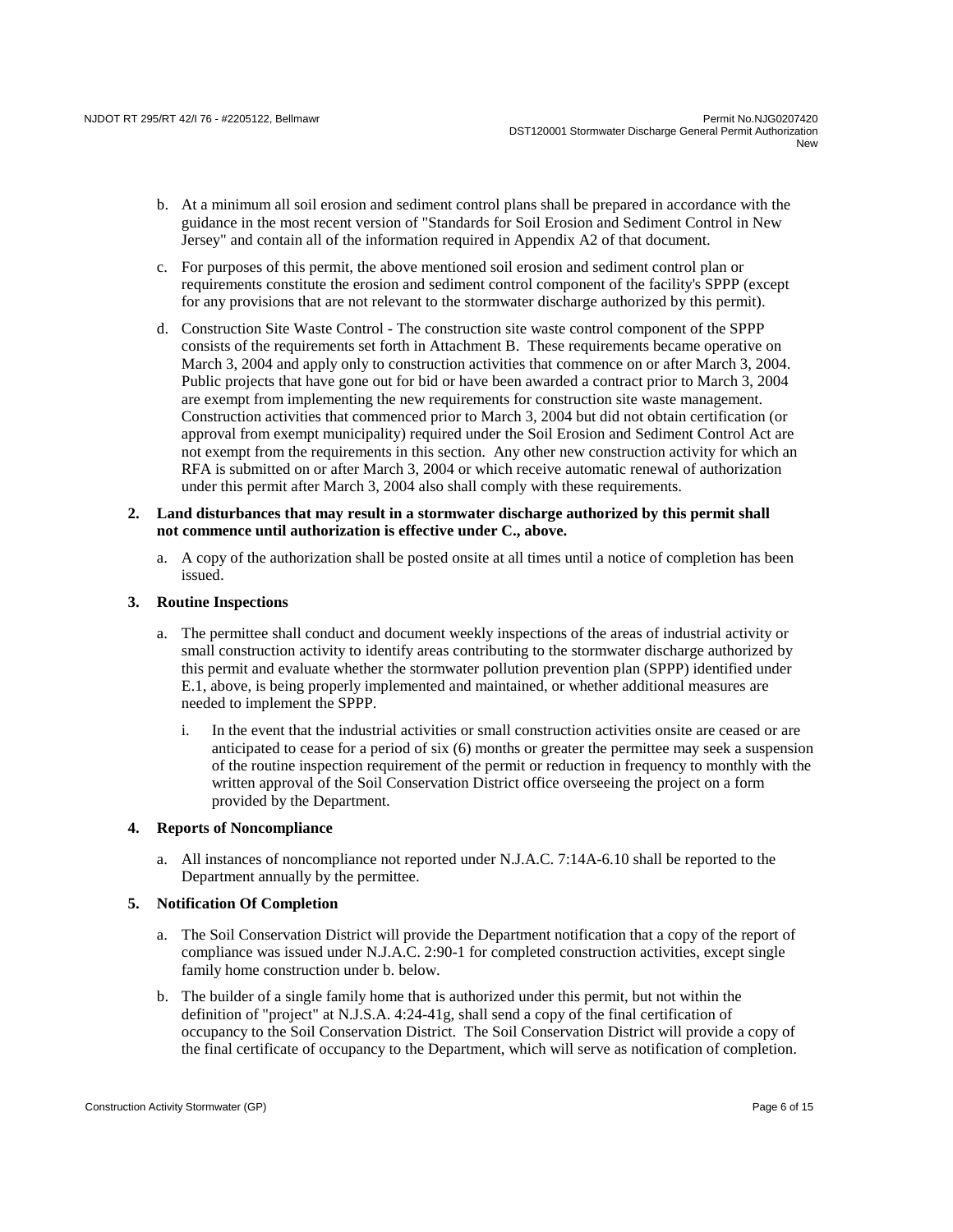c. The DOT shall provide written notification to the Department when DOT certified projects are completed.

## **F. STANDARD CONDITIONS APPLICABLE TO THIS GENERAL PERMIT**

- **1. The permittee shall comply with all the conditions set forth in this permit and all the applicable requirements relevant to the permittee's discharge(s) that can be found in the Federal Clean Water Act and the New Jersey Water Pollution Control Act (N.J.S.A. 58:10A-1 et seq.). The permittee may be subject to penalties for any violations thereof.**
- **2. The following conditions are incorporated by reference. The permittee is required to comply with the rules that were in effect as of the effective date of the final permit.**
	- a. General Conditions
	- b. Penalties for Violations N.J.A.C. 7:14-8.1 et seq.
	- c. Incorporation by Reference N.J.A.C. 7:14A-2.3
	- d. Toxic Pollutants N.J.A.C. 7:14A-6.2(a)4i
	- e. Duty to Comply N.J.A.C. 7:14A-6.2(a)1 & 4
	- f. Duty to Mitigate N.J.A.C. 7:14A-6.2(a)5 & 11
	- g. Inspection and Entry N.J.A.C. 7:14A-2.11(e)
	- h. Enforcement Action N.J.A.C. 7:14A-2.9
	- i. Duty to Reapply N.J.A.C.  $7:14A-4.2(e)3$
	- j. Signatory Requirements for Applications and Reports N.J.A.C. 7:14A-4.9
	- k. Effect of Permit/Other Laws -N.J.A.C. 7:14A-6.2(a)6 & 7 & 2.9(C)
	- l. Severability N.J.A.C. 7:14A-2.2
	- m. Administrative Continuation of Permits N.J.A.C. 7:14A-2.8
	- n. Permit Actions N.J.A.C. 7:14A-2.7(c)
	- o. Reopener Clause N.J.A.C. 7:14A-6.2(a)10, 16.4(b) & 25.7(b)
	- p. Permit Duration and Renewal N.J.A.C. 7:14A-2.7(a) & (b)
	- q. Consolidation of Permit Process N.J.A.C. 7:14A-15.5
	- r. Confidentiality N.J.A.C. 7:14A-18.2 &  $2.11(g)$
	- s. Fee Schedule N.J.A.C. 7:14A-3.1
	- t. UIC Corrective Action N.J.A.C. 7:14A-8.4
	- u. Additional Conditions Applicable to UIC Permits N.J.A.C. 7:14A-8.9
	- v. UIC Operating Criteria N.J.A.C. 7:14A-8.16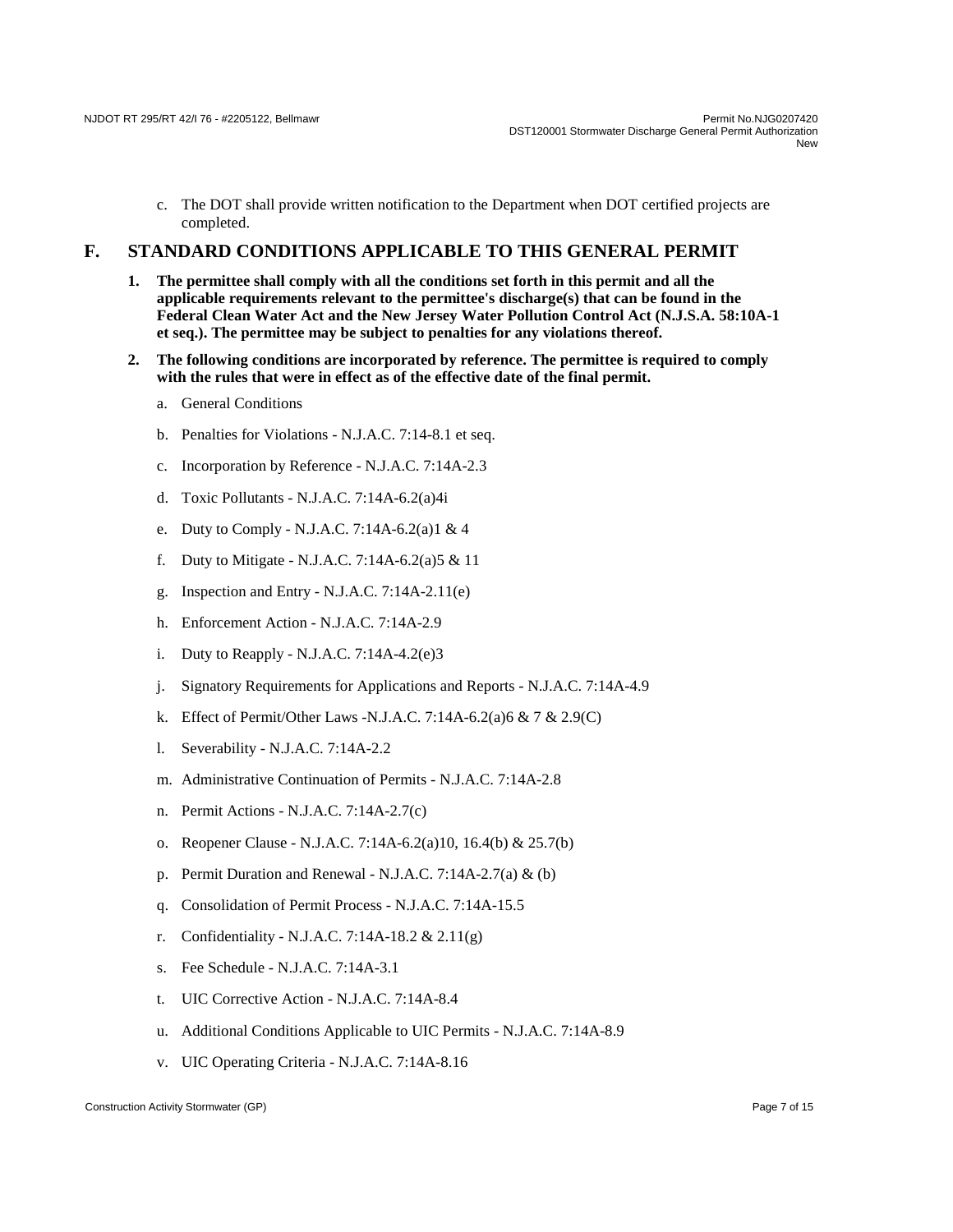#### **3. Operation And Maintenance**

- a. Need to Halt or Reduce not a Defense N.J.A.C. 7:14A-2.9(b)
- b. Proper Operation and Maintenance N.J.A.C. 7:14A-6.12

#### **4. Monitoring And Records**

- a. Monitoring N.J.A.C. 7:14A-6.5
- b. Recordkeeping N.J.A.C. 7:14A-6.6
- c. Signatory Requirements for Monitoring Reports N.J.A.C. 7:14A-6.9

#### **5. Reporting Requirements**

- a. Planned Changes N.J.A.C. 7:14A-6.7
- b. Reporting of Monitoring Results N.J.A.C. 7:14A-6.8
- c. Noncompliance Reporting N.J.A.C. 7:14A-6.10 & 6.8(h)
- d. Hotline/Two Hour & Twenty-four Hour Reporting N.J.A.C. 7:14A-6.10(c) & (d)
- e. Written Reporting N.J.A.C. 7:14A-6.10(e) &(f) & 6.8(h)
- f. Duty to Provide Information N.J.A.C. 7:14A-2.11, 6.2(a)14 & 18.1
- g. Compliance Schedules N.J.A.C. 7:14A-6.4
- h. Transfer N.J.A.C. 7:14A-6.2(a)8 & 16.2
- i. Additional Requriements for all Existing Manufacturing, Commercial, Mining, Siviculture, Mining, Silvicuture, and Research Facilities - N.J.A.C. 7:14A-11.3
- **6. Copies of the NJPDES rules may be purchased by contacting Lexis Nexis-Customer Service at (800)223-1940, or go to the Lexis Nexis bookstore on the internet at www.lexisnexis.com/bookstore.**

## **G. SPECIAL CONDITIONS**

- **1. Other Laws**
	- a. In accordance with N.J.A.C. 7:14A-6.2(a)7, this permit does not authorize any infringement of State or local law or regulations, including, but not limited to the Pinelands rules (N.J.A.C. 7:50), N.J.A.C. 7:1E (Department rules entitled "Discharges of Petroleum and other Hazardous Substances"), and all other Department rules. No discharge of hazardous substances (as defined in N.J.A.C. 7:1E-1.6) resulting from an onsite spill shall be deemed to be "pursuant to and in compliance with permit" within the meaning of the Spill Compensation and Control Act at N.J.S.A. 58:10-23.11c.
	- b. Exemptions
		- i. Operations and Maintenance Manual: In accordance with N.J.A.C. 7:14A-6.12(c), for a stormwater discharge authorized by this permit, the permittee is exempt from the requirement to prepare an operations and maintenance manual.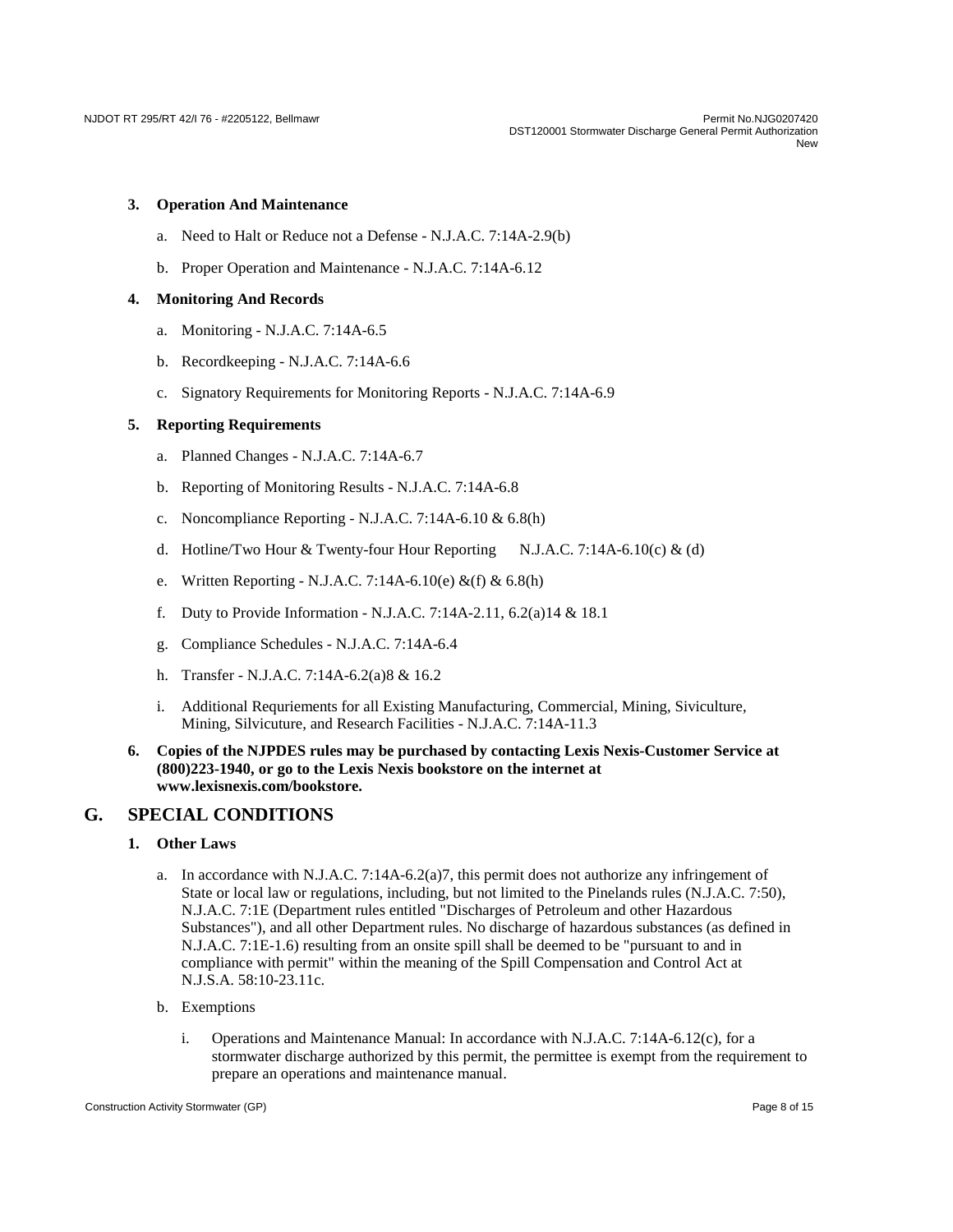## **H. DEFINITIONS**

- **1. Unless otherwise stated herein the definitions set forth at N.J.A.C. 7:14A-1.2 are incorporated into this permit.**
- **2. "Final certificate of occupancy" means a "certificate of occupancy", as defined at N.J.A.C. 5:23-1.4, that is not a temporary certificate of occupancy as described under N.J.A.C. 5:23-2.23(g).**
- **3. The terms "Highlands Preservation Area Approval", "Highlands Region", "major Highlands development", and"Preservation Area" have the meanings set forth for those terms at N.J.A.C. 7:38-1.4. The term "Highlands Applicability Determination" refers to the applicability determination identified at N.J.A.C. 7:38-2.4.**
- **4. "Separate storm sewer" means a conveyance or system of conveyances (including roads with drainage systems, streets, catch basins, gutters, ditches, man-made channels, or storm drains):**
	- a. Designed or used for collecting or conveying stormwater;
	- b. Which is not part of a "combined sewer system"; and
	- c. Which is not part of a "Publicly Owned Treatment Works" (POTW).
- **5. "Stormwater" means water resulting from precipitation (including rain and snow) that runs off the land's surface, is transmitted to the subsurface, or is captured by separate storm sewers or other sewerage or drainage facilities, or conveyed by snow removal equipment.**

### **I. ATTACHMENT A: RFA Certification**

- **1. Every Request for Authorization (RFA) shall include the following RFA certification.**
	- a. "I certify under penalty of law that this Request for Authorization and all attached documents were prepared under my direction or supervision in accordance with a system designed to assure that qualified personnel properly gather and evaluate the information submitted. Based on my inquiry of the person or persons who manage the system, or those persons directly responsible for gathering the information, the information submitted is, to the best of my knowledge and belief, true, accurate and complete. As far as I know, none of the stormwater discharges for which this Request for Authorization is submitted are excluded from authorization by Section A.2. or A.3 of NJPDES Permit No. NJ0088323.
	- b. I am aware that pursuant to the Water Pollution Control Act (see N.J.S.A. 58:10A-10f(2) and (3)), there are significant civil and criminal penalties for making a false statement, representation or certification in any application, record, or other document filed or required to be maintained under that Act, including fines and/or imprisonment."

#### **2. The RFA certification shall be signed as follows:**

- a. For a corporation, by a responsible corporate officer as described in N.J.A.C. 7:14A-4.9(a)1;
- b. For a partnership or sole proprietorship, by a general partner or the proprietor, respectively;
- c. For a municipality, State, Federal or other public agency, by either a principal executive officer or ranking elected official; or
- d. For a corporation or other entity under a., b., or c., above, by a duly authorized representative, provided that the representative is authorized by a person described in a., b., or c., above: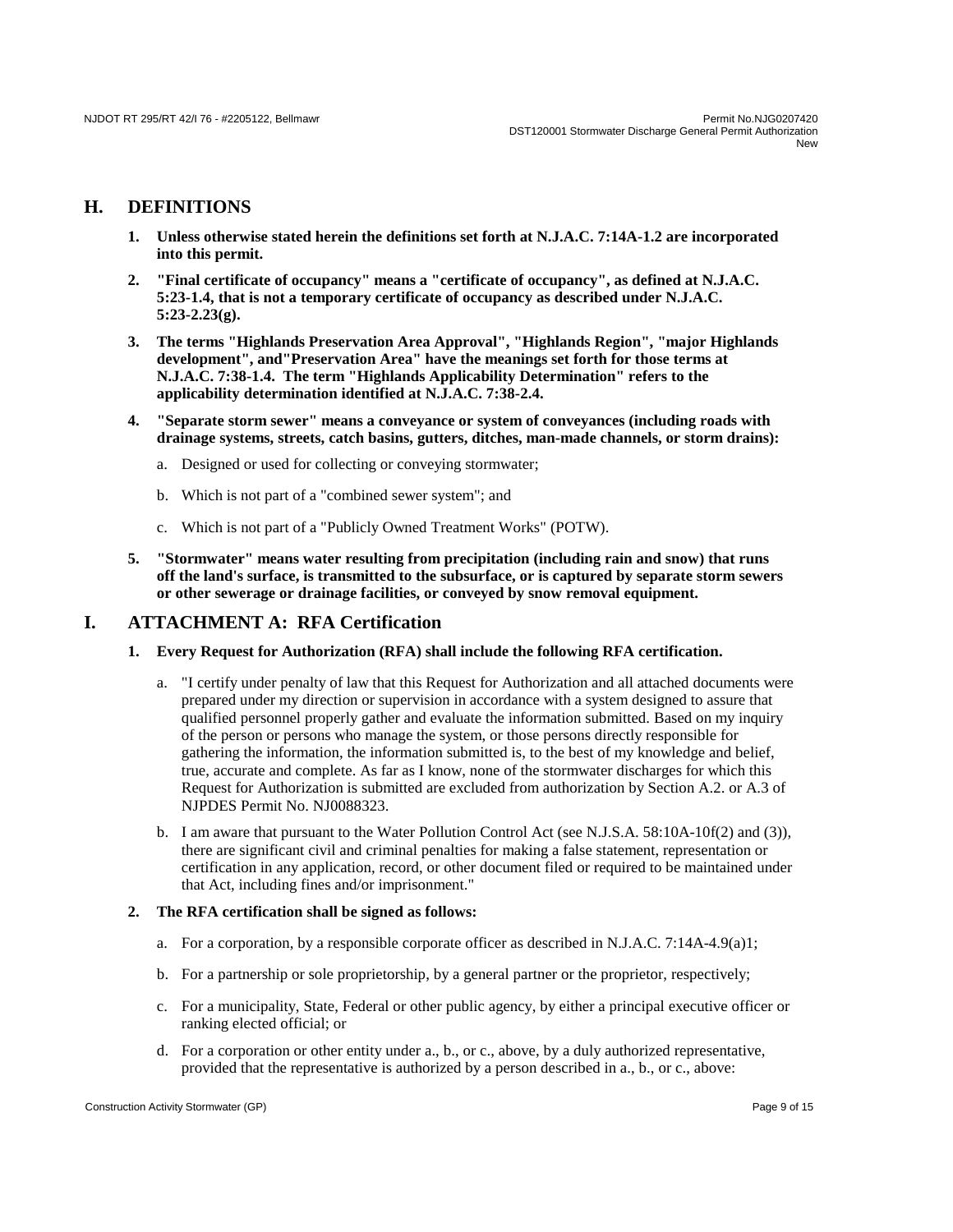- e. This authorization specifies either an individual or a position responsible for the overall operation of the regulated facility such as plant manager, operator of a well or well field, superintendent, position of equivalent responsibility, or an individual or position having overall responsibility for environmental matters for the company or public agency. A duly authorized representative may thus be either a named individual or any individual occupying a named position; and
	- i. The written authorization is attached to the RFA.
- f. A separate RFA certification shall be signed, dated and submitted for each person submitting the RFA.

## **J. ATTACHMENT B: CONSTRUCTION SITE WASTE CONTROL COMPONENT OF THE STORMWATER POLLUTION PREVENTION PLAN (SPPP)**

- **1. The construction site waste control component of the SPPP consists of the requirements in 2., 3., and 4. below. These requirements become operative on March 3, 2004 and apply only to construction activities that commence on or after March 3, 2004. Public projects that have gone out for bid or have been awarded a contract prior to March 3, 2004 are exempt from implementing the new requirements for construction site waste management. Construction activities that commenced prior to March 3, 2004 but did not obtain certification (or approval from exempt municipality) required under the Soil Erosion and Sediment Control Act are not exempt from the requirements in this section. Any other new construction activity for which an RFA is submitted on or after March 3, 2004 or which receive automatic renewal of authorization under this permit after March 3, 2004 also shall comply with these requirements.**
- **2. Material Management to Prevent or Reduce Waste Any pesticides, fertilizers, fuels, lubricants, petroleum products, anti-freeze, paints and paint thinners, cleaning solvents and acids, detergents, chemical additives, and concrete curing compounds shall be stored in containers in a dry covered area. Manufacturers' recommended application rates, uses, and methods shall be strictly followed to the extent necessary to prevent or minimize the presence of waste from such materials in the stormwater discharge authorized by this permit. (The preceding sentence does not apply to any manufacturers' recommendations about fertilizer or other material that conflict with the erosion and sediment control component of the facility's SPPP.)**
- **3. Waste Handling The following requirements apply only to construction site waste that has the potential to be transported by the stormwater discharge authorized by this permit. The handling at the construction site of waste building material and rubble and other construction site wastes, including litter and hazardous and sanitary wastes, shall conform with the State Solid Waste Management Act, N.J.S.A. 13:1E-1 et seq., and its implementing rules at N.J.A.C. 7:26, 7:26A, and 7:26G; the New Jersey Pesticide Control Code at N.J.A.C. 7:30; the State litter statute (N.J.S.A. 13:1E-99.3); and OSHA requirements for sanitation at 29 C.F.R. 1926 (except where such conformance is not relevant to the stormwater discharge authorized by this permit). Construction sites shall have one or more designated waste collection areas onsite or adjacent to the site, and an adequate number of containers for waste. Waste shall be collected from such containers before they overflow, and spills at such containers shall be cleaned up immediately. Staged waste containers shall be maintained so as to prevent waste materials from overflowing, leaking, or lowing out of the container. Spills, leaks, and overflows, which do occur, shall be cleaned up immediately.**
	- a. Construction site wastes include but are not limited to: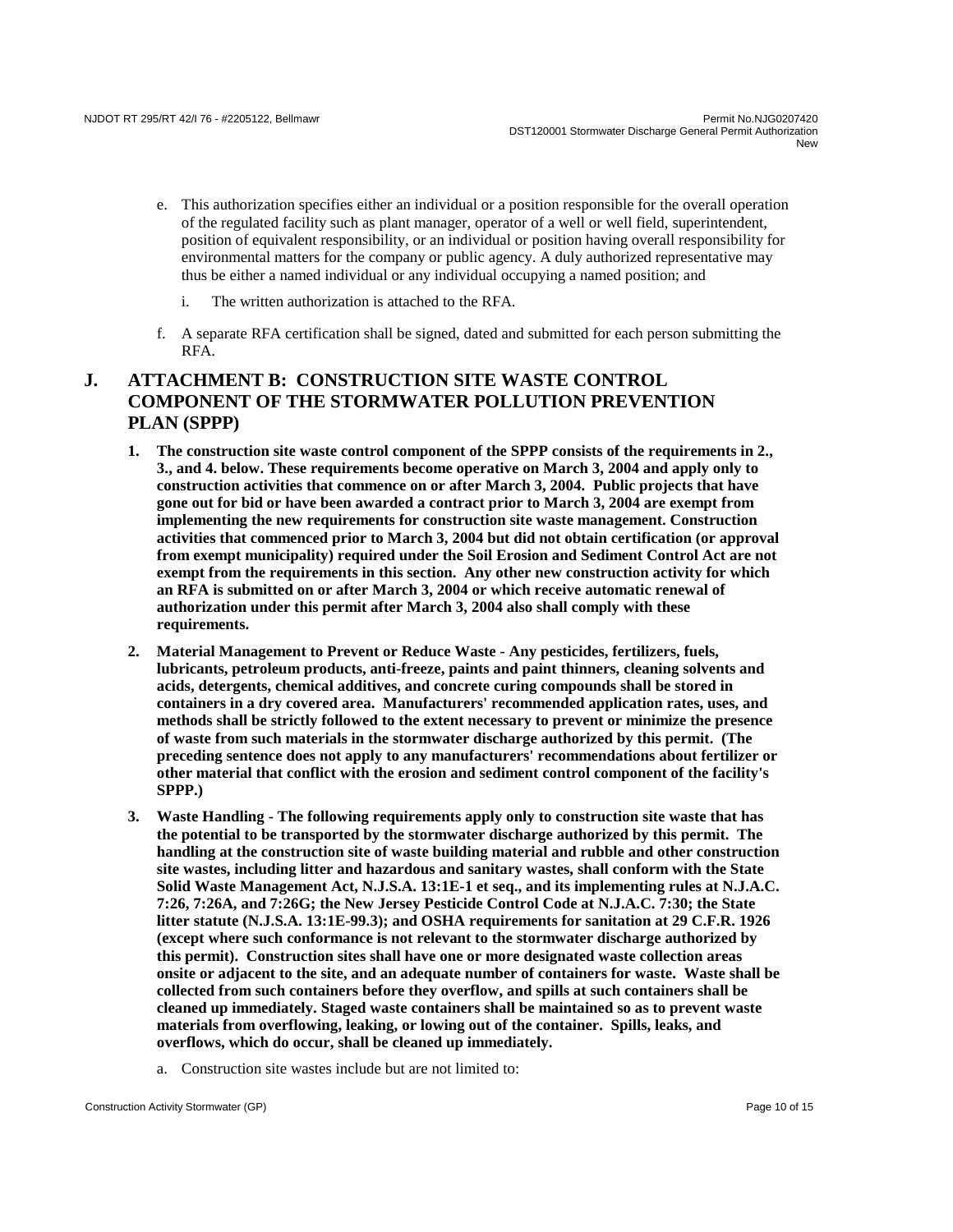- i. "Construction and demolition waste," as defined in N.J.A.C. 7:26-1.4 as follows: "waste building material and rubble resulting from construction, remodeling, repair, and demolition operations on houses, commercial buildings, pavements and other structures. The following materials may be found in construction and demolition waste: treated and untreated wood scrap; tree parts, tree stumps and brush; concrete, asphalt, bricks, blocks and other masonry; plaster and wallboard; roofing materials; corrugated cardboard and miscellaneous paper; ferrous and non-ferrous metal; non-asbestos building insulation; plastic scrap; dirt; carpets and padding; glass (window and door); and other miscellaneous materials; but shall not include other solid waste types."
- ii. Any waste building material and rubble resulting from such operations that is hazardous for purposes of N.J.A.C. 7:26G (the Hazardous Waste rules).
- iii. Discarded (including spilled) pesticides, fertilizers, fuels, lubricants, petroleum products, anti-freeze, paints and paint thinners, paint chips and sandblasting grits, cleaning solvents, acids for cleaning masonry surfaces, detergents, chemical additives used for soil stabilization (e.g., calcium chloride), and concrete curing compounds.
- iv. Other "litter," as defined at N.J.S.A. 13:1E-215.d as follows: "any used or unconsumed substance or waste material which has been discarded whether made of aluminum, glass, plastic, rubber, paper, or other natural or synthetic material, or any combination thereof, including, but not limited to, any bottle, jar or can, or any top, cap or detachable tab of any bottle, jar or can, any unlighted cigarette, cigar, match or any flaming or glowing material or any garbage, trash, refuse, debris, rubbish, grass clippings or other lawn or garden waste, newspapers, magazines, glass, metal, plastic or paper containers or other packaging or construction material, but does not include the waste of the primary processes of mining or other extraction processes, logging, sawmilling, farming or manufacturing."
- v. Sanitary sewage and septage.
- vi. Contaminated soils encountered or discovered during earthmoving activities or during the cleanup of a leak or discharge of a hazardous substance.
- b. Concrete Washout Concrete washout onsite is prohibited outside designated areas. Washout activities include, but are not limited to, the washing of trucks, chutes, hoses, mixers, hoppers, and tools.
	- i. Designated washout areas shall be lined and bermed to prevent discharges to surface and ground water.
	- ii. Hardened concrete from the concrete washout shall be removed and properly disposed of.
	- iii. The concrete washout area shall be clearly designated with a sign indicating the areas uses.
- c. Sanitary Sewage/Septage Disposal Discharges of raw sanitary sewage or septage onsite are strictly prohibited. Adequate facilities with proper disposal shall be provided and maintained onsite or adjacent to the site for all workers and other sanitary needs.

#### **4. Spills; Discharges of Hazardous Substances; Federally Reportable Releases.**

a. Spill kits shall be available onsite or adjacent to the site for any materials that are listed in 2. above and used or applied onsite. All spills of such material shall be contained and cleaned up immediately. Cleaned up materials shall be properly disposed of.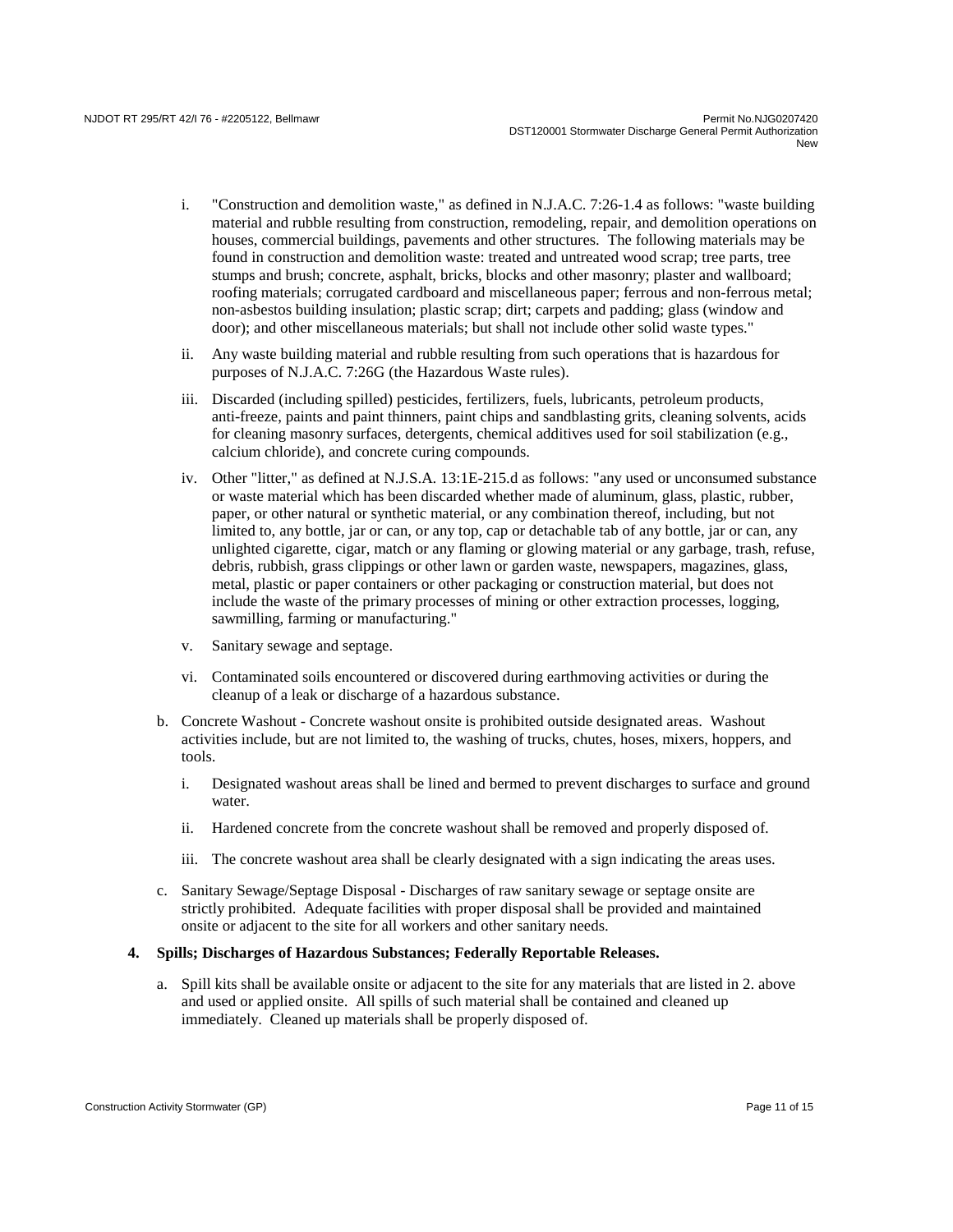- b. Discharges of hazardous substances (as defined in N.J.A.C. 7:1E-1.6) in construction site wastes are subject to the provisions of the Spill Compensation and Control Act, N.J.S.A. 58:10-23.11 et seq., and of Department rules for Discharges of Petroleum and Other Hazardous Substances at N.J.A.C. 7:1E. No discharge of hazardous substances resulting from an onsite spill shall be deemed to be "pursuant to and in compliance with [this] permit" within the meaning of the Spill Compensation and Control Act at N.J.S.A. 58:10-23.11c.
- c. Releases in excess of reportable quantities (RQ) established under 40 C.F.R. 110, 117, and 302 that occur within a 24-hr period must be reported to the National Response Center (800 424-8802).

## **K. ATTACHMENT C: INDIVIDUAL HOME CONSTRUCTION STABILIZATION PLAN, (IHCSP)**

**1. The contents of the IHCSP outlined below establish minimum soil erosion and sediment controls that shall be implemented during construction of a single family home that is not within the definition of "project" at N.J.S.A. 4:24-41g. If site conditions exist in which one or more provisions below are not appropriate, the appropriate Soil Conservation District shall be contacted to obtain other acceptable methods, which shall be implemented in lieu of those provisions.**

#### **2. IHCSP Minimum Control Standards:**

- a. Site Perimeter Soil Erosion and Sediment Control
	- i. All sediment barriers shall be installed in accordance with Standards for Soil Erosion and Sediment Control in New Jersey (Standards), July 1999, p. 25-1, prior to any grading or construction activities on the site and shall remain in place until the site is stabilized.
	- ii. All sediment barriers shall be positioned to fully incorporate all construction activities with the exception of driveways and temporary access roads. In these circumstances, the sedimentcontrol devices shall be extended along the perimeter of all driveways and access roads.
	- iii. All stockpiles, well drilling activities and septic system construction activities shall be incorporated within the confines of the sediment barriers. Additional sediment control devices may be required to control areas exhibiting high sediment loads.
	- iv. The sediment barriers shall be inspected and maintained on a daily basis. Any failures, breaches, rips, etc. will be dealt with and corrected upon discovery.
	- v. All soil washed, dropped, spilled, or tracked outside the property boundries or onto public right-of-ways will be removed immediately.
- b. Installation of Stone Driveway and Construction Entrance Stablization
	- i. Installation of stone driveway and construction entrances shall be accomplished directly after the clearing of a lot.
	- ii. The site of the permanent driveway and all constructionentrances shall be stoned with  $1\frac{1}{2}$ " 2" stone immediately after initial site disturbance.
	- iii. All soil washed, dropped, spilled, or tracked outside the limit of disturbance or onto public rights-of-way will be removed immediately.
- c. Stockpile Stabilization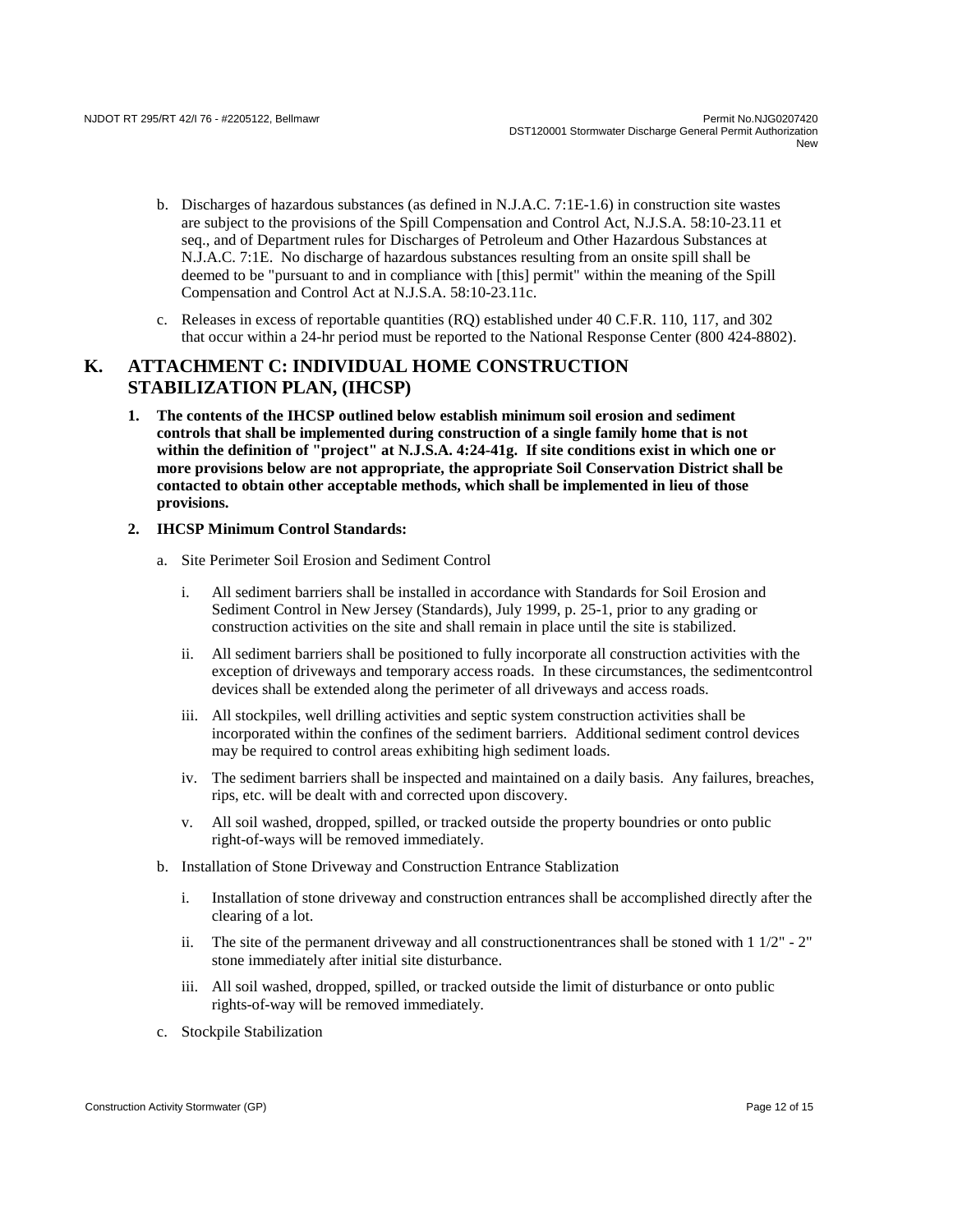- i. Stockpile and staging locations shall be placed within the area enclosed by the sediment control devices. Staging and stockpiling of materials outside of the construction perimeter will be subject to the same provisions of this plan.
- ii. All soil stockpiles that are to be exposed for more than fourteen (14) days will be required to be temporarily seeded. If the season prevents the growth of temporary cover, then the surface will be mulched with straw or a similar substance at a rate of two (2) tons per acre.
- iii. Additional sediment control devices may be required around stockpiles with heavy soil loads in their stormwater runoff.
- d. Temporary Cover
	- i. A sub-base course will be applied immediately following rough grading and installation of improvements to stablize streets, roads, driveways, and parking areas. In areas where no utilities are present, the sub-base shall be installed within fiteen (15) days of the preliminary grading.
	- ii. Any disturbed area that will be exposed for more than a fourteen (14) day period, and not subject to construction, will immediately receive temporary seeding. If the season does permit the growthof temporary seeding. If the season does not permit the growth of temporary cover, the disturbed areas will be mulched with straw, or equivalent material, at a rate of two (2) tons per acre, according to state standards.
	- iii. Immediately following initial disturbance or rough grading, all critical areas subject to erosion (I.e. steep slopes and embankments) will receive a temporary seeding in combination with straw mulch or a suitable equivalent, at a rate of two (2) tons per acre.
- e. Final Seeding and Mulching/Permanent Vegatative Cover
	- i. Prior to seeding, the site shall be graded as needed and feasible to permit the use of conventional equipment for seedbed preparation. All grading should be done in accordance with Standards for Land Grading in Standards p. 4.7 through 4.13.
	- ii. Permanent vegetation is to be seeded or sodded on all exposed areas within ten (10) days of final grading. Mulching is required on all seeding. When hydro-seeding, mulch shall be included in the tank when seeding.

- Mulch should be unrotted small grain straw, hay free of seeds, or salt hay. Mulch is to be applied at the rate of 1 1/2 to 2 tons per acre (70-90lbs/ 1,000sq. ft.), except that where a crimper is used instead of a liquid mulch-binder, the rate of application must be double the lower rate. Mulch chopper-blowers must NOT grind the material.

- The mulch shall be spread uniformly by hand or mechanically so that approximately 75-95% of the surface shall be uniformly covered. For uniform distribution of hand spread mulch, divide area into approximately 1,000sq. ft. sections and distribute 70-90lbs. within each section. - Mulch anchoring shall be accomplished immediately after placement either by using peg and twine, mulch netting, use of a crimper or liquid mulch binders.

- iii. Only approved seed mixtures shall be applied. (Approved mixtures can be obtained from Standards Table 4-2 or a mixture can be used which is recommended by the Cooperative Extension Service or Soil Conservation Service, which is approved by the Soil Conservation District.)
- iv. After seeding, the soil shall be firmed with a corrugated roller to assure good seed-to-soil contact.
- v. If soil moisture is deficient, the seed bed will be irrigated at a minimum of 1/4" of water, twice a day until vegetation is well established.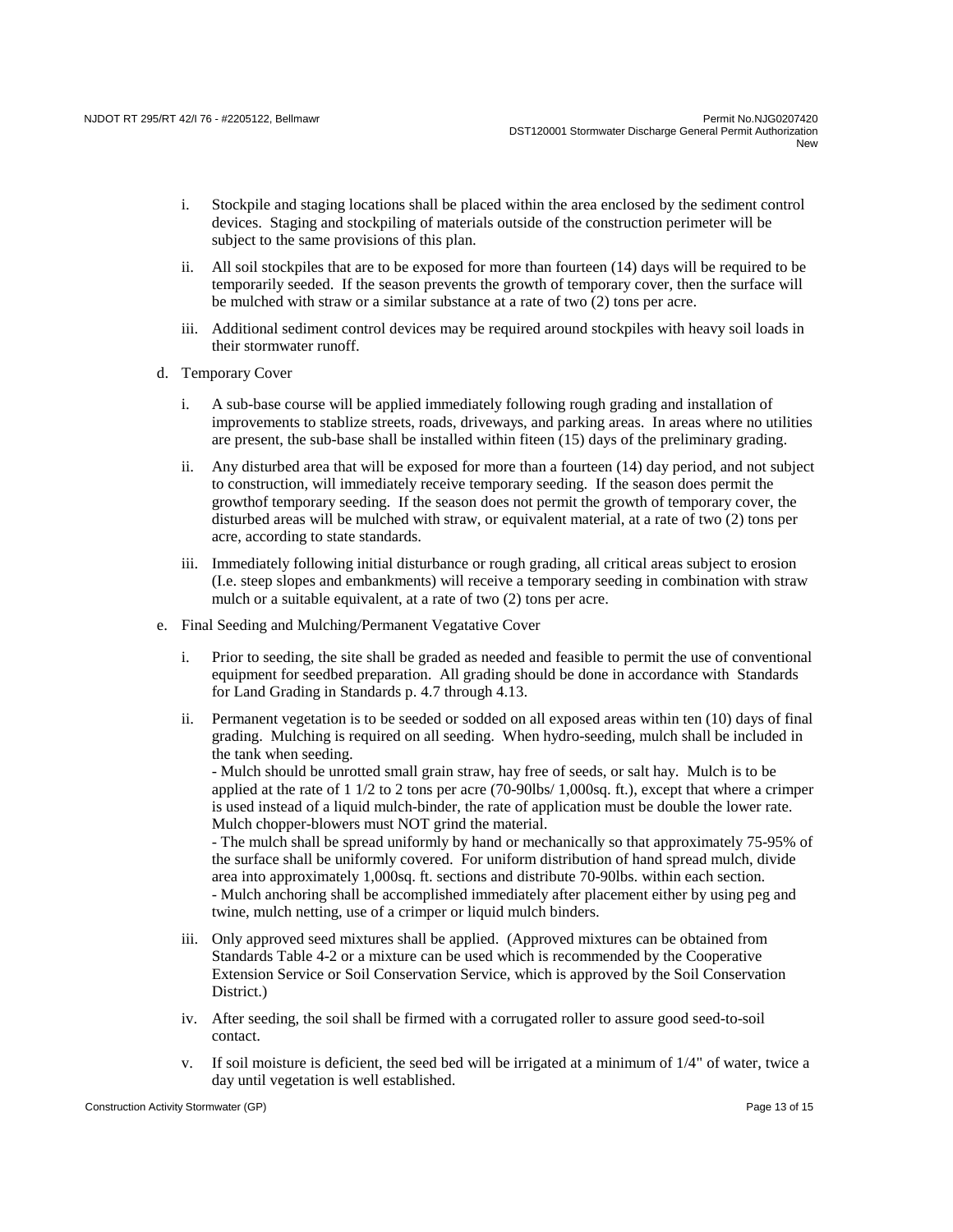- vi. At the time the site preparation for permanent vegetative stabilization is going to be accomplished, any soil that will not provide a suitable environment to support adequate vegetative ground cover, shall be removed or treated in such a way that it will permanently adjust the soil conditions and render it suitable for vegetative ground cover. If the removal or treatment of the soil will not provide suitable conditions, non-vegetative means of permanent ground stablization will have to be employed.
- f. Standard for Managing High Acid Producing Soils
	- i. All soils having a pH of 4 or less or containing iron sulfides shall be covered with a minimum of twelve (12) inches of soil having a pH of 5 or more prior to seedbed preparation. The added soil shall be limed according to Standards p. 1-2.
	- ii. All stockpiles or wastepiles of soils having a pH of 4 or less or containing iron sulfides must have additional sediment control devices fully encircling them.
- g. Dust Control
	- i. Dust control measures shall be applied to areas subject to dust blowing and movement where onand off-site damage is likely without treatment. Consultation of local municipal ordinances regarding restrictions shall be performed prior to implementing dust suppression measures.
	- ii. Dust suppression on bare soil can be accomplished by any of the following methods: - Tillage: Tillage shall be performed as a temporary emergency measure that is to be used before soil blowing starts.

- Sprinkling: Site is sprinkled with water until surface is wet. Where applicable, temporary vegetative cover shall be established or mulch shall be applied in accordance with Standards. - Calcium Chloride application: Shall be in the form of loose, dry granules or flakes fine enough to feed through commonly used spreaders at a rate that will keep surface moist but not cause pollution or plant damage. Other practices shall be applied to slopes greater than 3:1.

- Stone: The surface may be covered with crushed stone or coarse gravel.

- Mulches.
- Vegetative covers.

- Spray on adhesives: Shall be applied on mineral soils (not on muck soils) and shall not be exposed to traffic. The following spray on adhesives are permitted for use as dust suppresants when applied according to the corresponding standards: 1) Anionic asphalt emulsion diluted with a 7:1 water dilution, applied with a coarse spray nozzle at the concentration of 1,200 gallons per acre, 2) Latex emulsions diluted with a 12.5:1 water dilution and applied with a fine spray nozzle at the concentration of 235 gallons per acre, and 3) Resin in water diluted with a 4:1 water dilution and applied with a fine spray nozzle at the concentration of 300 gallons per acre.

- h. Stabilization of steep slopes (I.e., slopes greater than 3:1)
	- i. Immediately following initial disturbance or rough grading, all critical areas subject to erosion (I.e. steep slopes and embankments) will receive a temporary seeding in combination with straw mulch or a suitable equivalent, at a rate of two (2) tons per acre, according to Standards
	- ii. Any steep slopes receiving pipeline installation will be backfilled and stabilized daily, as the installation continues.
- i. Dewatering (There shall be no ponding of surface water for a period of greater than 72 hours, associated with dewatering activites)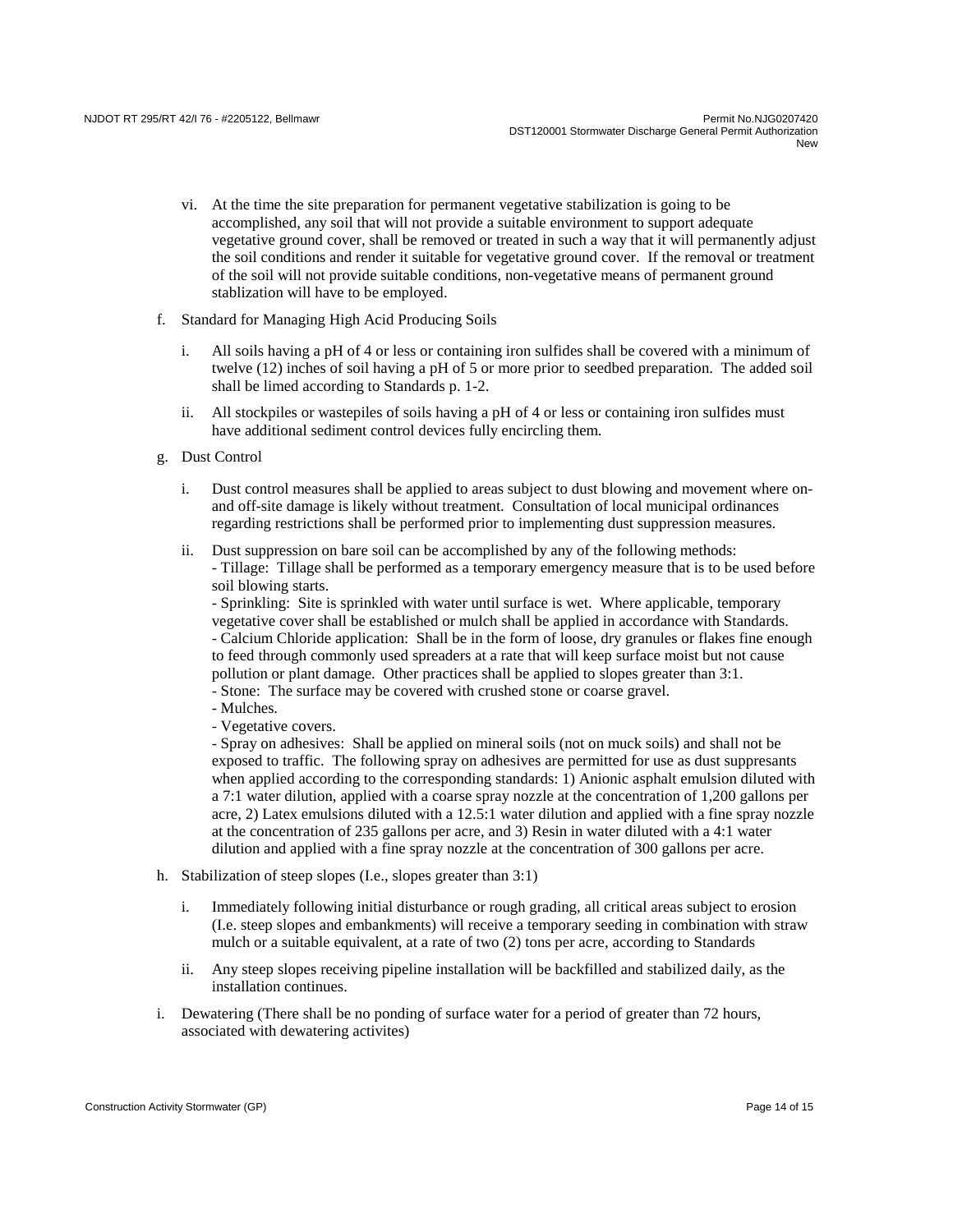- i. Unfiltered dewatering is not permitted. All necessary precautions shall be taken during all dewatering operations to minimize sediment transfer. Any dewatering methods used must be in accordance with Standards.
- ii. Water pumped from removable pump stationsand sump pits shall be discharged directly into a sediment basin or suitable filter area.

- The suction hose from the pump shall be placed inside the inner pipe to begin dewatering. The discharge hose shall be placed in a stabilized area downslope of unstabilized areas to prevent erosion.

- Sump Pits must be designed to the genral criteria outlined on detail 14-2 of the "Standards for Soil Erosion and Sediment Control in New Jersey".

- Sump Pits shall be perforated vertical standpipe which is wrapped with 1/2" hardware cloth and geotextile fabric and placed in the center of an excavated pit which is then backfilled with filter material consisting of anything from clean gravel (minimal fines) to ASTMC 33 stone(1 1/2" maximum diameter).

iii. Sediment Tanks and Sediment Control Bags are to be used on sites where excavations are deep, and space is limited and where direct discharge of sediment-laden water to stream and storm drain systems is to be avoided.

- Containers (tanks or bags) shall be located for ease of clean-out and disposal of the trapped sediment and to minimize interference with construction activities and pedestrian traffic. Bags shall not be placed directly into recieving waters.

- Sediment Control Bags must be located away from recieving waters and disposed of according to manufacturer's instructions.

- Sediment Control Tanks shall be sized accordingly: 1 cubc foot of storage for each gallon per minute of pump discharge capacity. Tanks may be connected in series to increase effectiveness.